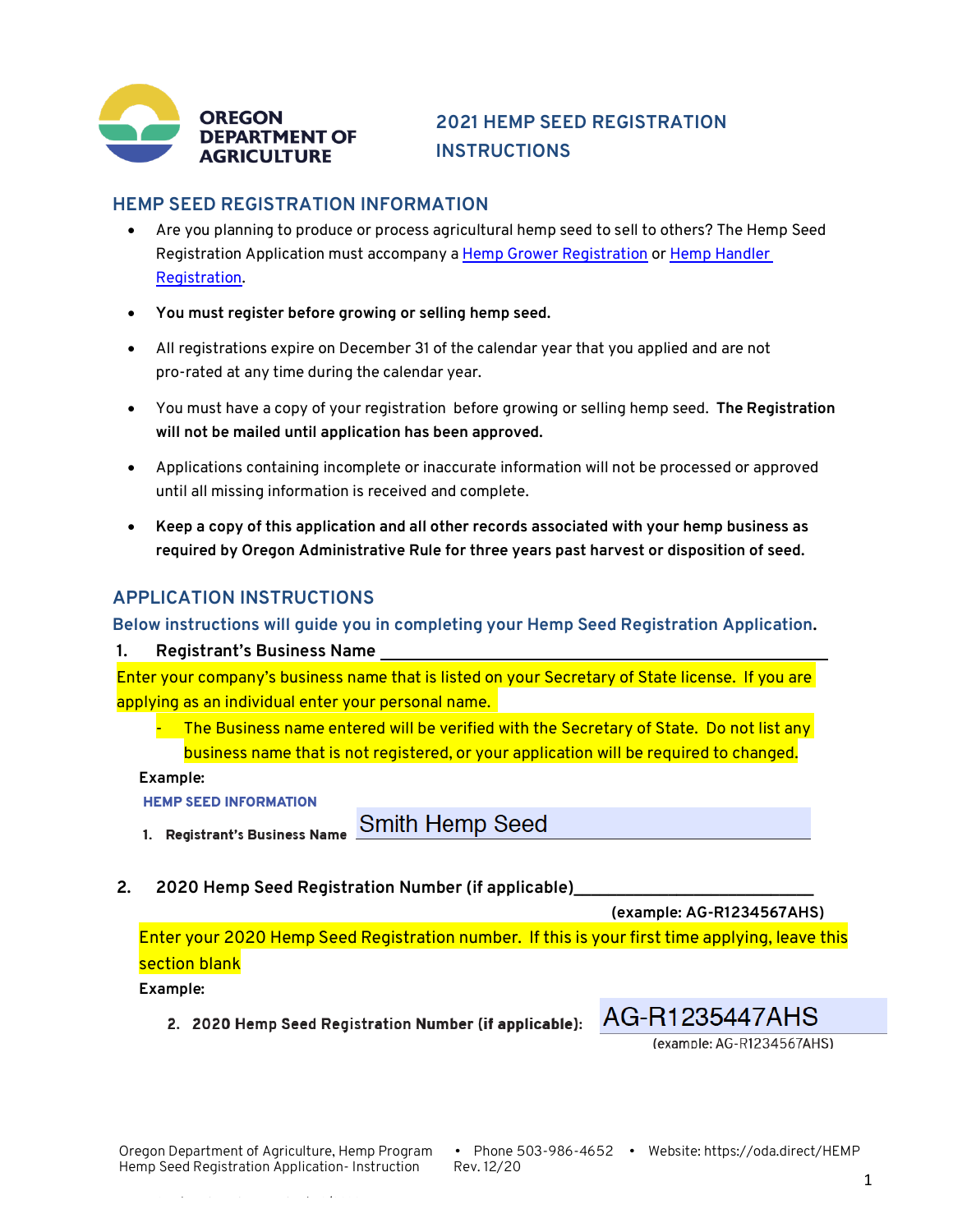| 3.                                                                                                               |                                                                                      | Legal Status of Registrant: Individual   LLC   Other                                               |       |                               |       |                                                                                      |  |  |
|------------------------------------------------------------------------------------------------------------------|--------------------------------------------------------------------------------------|----------------------------------------------------------------------------------------------------|-------|-------------------------------|-------|--------------------------------------------------------------------------------------|--|--|
|                                                                                                                  | Mark the box that applies to the legal status of registrant.                         |                                                                                                    |       |                               |       |                                                                                      |  |  |
|                                                                                                                  | Are you applying as an individual? Then mark the Individual box.                     |                                                                                                    |       |                               |       |                                                                                      |  |  |
|                                                                                                                  | If you are applying as a business, corporation, limited partnership mark LLC box.    |                                                                                                    |       |                               |       |                                                                                      |  |  |
|                                                                                                                  |                                                                                      |                                                                                                    |       |                               |       | Other type of entity or as business registered with the Secretary of State? Examples |  |  |
|                                                                                                                  | DBA, Foreign LLC or other assumed business. List what type on the other line.        |                                                                                                    |       |                               |       |                                                                                      |  |  |
|                                                                                                                  | Example:                                                                             |                                                                                                    |       |                               |       |                                                                                      |  |  |
|                                                                                                                  |                                                                                      | 3. Legal Status of Registrant: Individual   LLC                                                    |       | Other <u>Communication</u>    |       |                                                                                      |  |  |
|                                                                                                                  |                                                                                      |                                                                                                    |       |                               |       |                                                                                      |  |  |
| 4.                                                                                                               |                                                                                      | Oregon Secretary of State Registration Number                                                      |       |                               |       |                                                                                      |  |  |
|                                                                                                                  |                                                                                      | https://sos.oregon.gov/business/Pages/register.aspx (If applicable, NOT your tax ID number)        |       |                               |       |                                                                                      |  |  |
|                                                                                                                  |                                                                                      | If you are applying as a business, corporation, limited partnership or other type of entity        |       |                               |       |                                                                                      |  |  |
|                                                                                                                  |                                                                                      | you will need to enter your Oregon Secretary of State Registration number. Your                    |       |                               |       |                                                                                      |  |  |
|                                                                                                                  |                                                                                      | business name must be a registered entity.                                                         |       |                               |       |                                                                                      |  |  |
|                                                                                                                  |                                                                                      | If you are registering as an individual, leave this section blank.                                 |       |                               |       |                                                                                      |  |  |
|                                                                                                                  |                                                                                      |                                                                                                    |       |                               |       |                                                                                      |  |  |
|                                                                                                                  | Example:                                                                             |                                                                                                    |       |                               |       |                                                                                      |  |  |
|                                                                                                                  |                                                                                      | 4. Oregon Secretary of State Registration Number                                                   |       | 789106-79                     |       |                                                                                      |  |  |
|                                                                                                                  |                                                                                      | https://sos.oregon.gov/business/Pages/register.aspx (If applicable, NOT your tax ID number)        |       |                               |       |                                                                                      |  |  |
|                                                                                                                  |                                                                                      |                                                                                                    |       |                               |       |                                                                                      |  |  |
|                                                                                                                  |                                                                                      | 5. List Key Participants: (List members, officers, owners, or other key participants who are       |       |                               |       |                                                                                      |  |  |
|                                                                                                                  |                                                                                      | authorized to makes changes to the registration. Use continuation form if you need to add more key |       |                               |       |                                                                                      |  |  |
|                                                                                                                  | participants.)                                                                       |                                                                                                    |       |                               |       |                                                                                      |  |  |
|                                                                                                                  | Name                                                                                 | Title                                                                                              |       | <b>Example 2 Phone Number</b> |       |                                                                                      |  |  |
|                                                                                                                  |                                                                                      |                                                                                                    |       |                               |       |                                                                                      |  |  |
|                                                                                                                  | Name                                                                                 | Title                                                                                              |       |                               |       | Phone Number                                                                         |  |  |
|                                                                                                                  | List members, officers, owners, or other key participants who are authorized to make |                                                                                                    |       |                               |       |                                                                                      |  |  |
|                                                                                                                  | changes to the registration.                                                         |                                                                                                    |       |                               |       |                                                                                      |  |  |
|                                                                                                                  |                                                                                      |                                                                                                    |       |                               |       |                                                                                      |  |  |
|                                                                                                                  | Example:                                                                             |                                                                                                    |       |                               |       |                                                                                      |  |  |
| 5. List Key Participants: (List members, officers, owners, or other key participants who are authorized to makes |                                                                                      |                                                                                                    |       |                               |       |                                                                                      |  |  |
| changes to the registration. Use continuation form if you need to add more key participants.)                    |                                                                                      |                                                                                                    |       |                               |       |                                                                                      |  |  |
|                                                                                                                  |                                                                                      | <sub>Name</sub> Joe Smith                                                                          | Title | CEO                           |       | Phone 503-986-4652                                                                   |  |  |
|                                                                                                                  |                                                                                      | Name Bob Smith                                                                                     | Title | Owner                         | Phone | 503-986-4652                                                                         |  |  |
|                                                                                                                  | Name                                                                                 |                                                                                                    | Title |                               | Phone |                                                                                      |  |  |
|                                                                                                                  |                                                                                      |                                                                                                    |       |                               |       |                                                                                      |  |  |
|                                                                                                                  |                                                                                      |                                                                                                    |       |                               |       |                                                                                      |  |  |

Oregon Department of Agriculture, Hemp Program • Phone 503-986-4652 • Website: https://oda.direct/HEMP Hemp Seed Registration Application- Instruction Rev. 12/20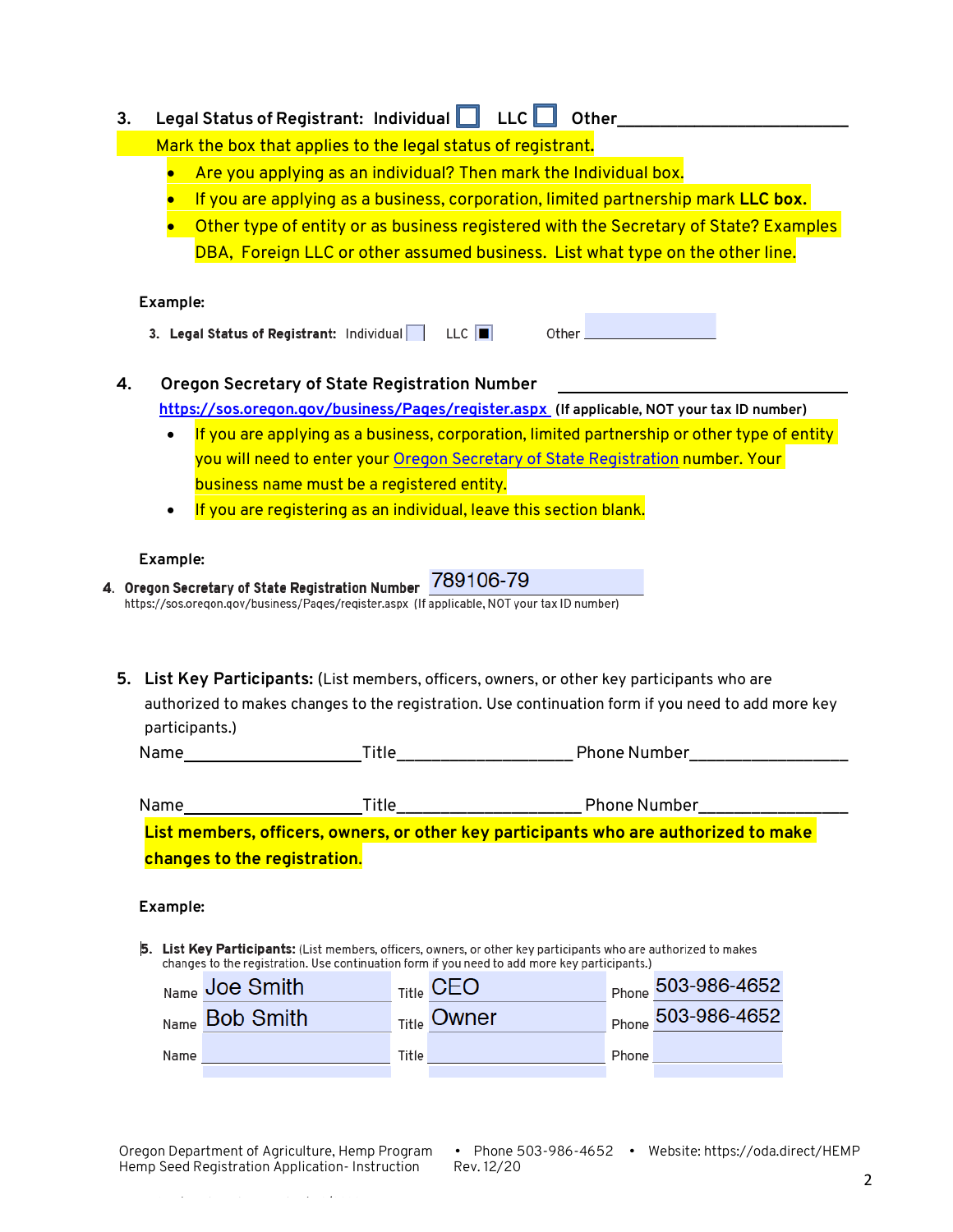**6. Main Contact Person: (**This person will be listed on the printed registration, and will be the primary contact for registration and inspection appointments.)

List the primary contact person for the application or business. This name will be printed on the registration. This person will also be the first contact for any registration questions or inspection appointments.

#### **Example:**

6. Main Contact Person: (This person will be listed on the printed registration, and will be the primary contact for registration and inspection appointments.)

|                                                                                                     | <sub>Name</sub> Brian Hemp |                                | $_{E_{\text{mail}}}$ mrhemp@gmail.com |  |                |  |
|-----------------------------------------------------------------------------------------------------|----------------------------|--------------------------------|---------------------------------------|--|----------------|--|
| Status of main contact: (check all that apply):<br>Owner Consultant Employee<br>Other (Please list) |                            |                                |                                       |  |                |  |
|                                                                                                     | Phone 541-111-1111         |                                | Cell Phone 541-111-1234               |  |                |  |
| Mailing Address 1234 Hemp Lane                                                                      |                            |                                |                                       |  |                |  |
|                                                                                                     | <sub>City</sub> Salem      | $\mathbb{R}_{\text{state}}$ OR |                                       |  | $_{ZIP}$ 97301 |  |

#### **7. Signature and Acknowledgement**

- Please take time to read this section.
- You will need to print, sign your name and date the application.
- Keep a copy of this application and all other records associated with your hemp business as required by Oregon Administrative Rule for three years past harvest or disposition of seed.

#### **Applicant for registration acknowledges and agrees that:**

- The information provided is true and correct, applicant's signature is proof of that fact;
- Any information provided to the Department may be publicly disclosed and may be provided to law enforcement agencies without notice to the applicant;
- The Department may enter any field, facility or greenhouse used for production or handling of hemp or agricultural hemp seed and may take samples and test for total THC concentration of the crop, including agricultural hemp seed, as necessary for the administration of the hemp laws;
- All fees lawfully due to the Department must be timely paid;
- If using irrigated water, applicant has or will obtain the appropriate water use permit. Information concerning water use permits can be found at https://oda.fyi/WaterUsePermits;
- If leasing land for hemp production or processing, applicant obtained permission from the land owner prior to applying to grow or process hemp;
- A pre-harvest test for total THC must be conducted for each production area before harvest as required by OAR 603-048-0600.

### **If you have questions contact ODA Hemp Program at 503-986-4652.**